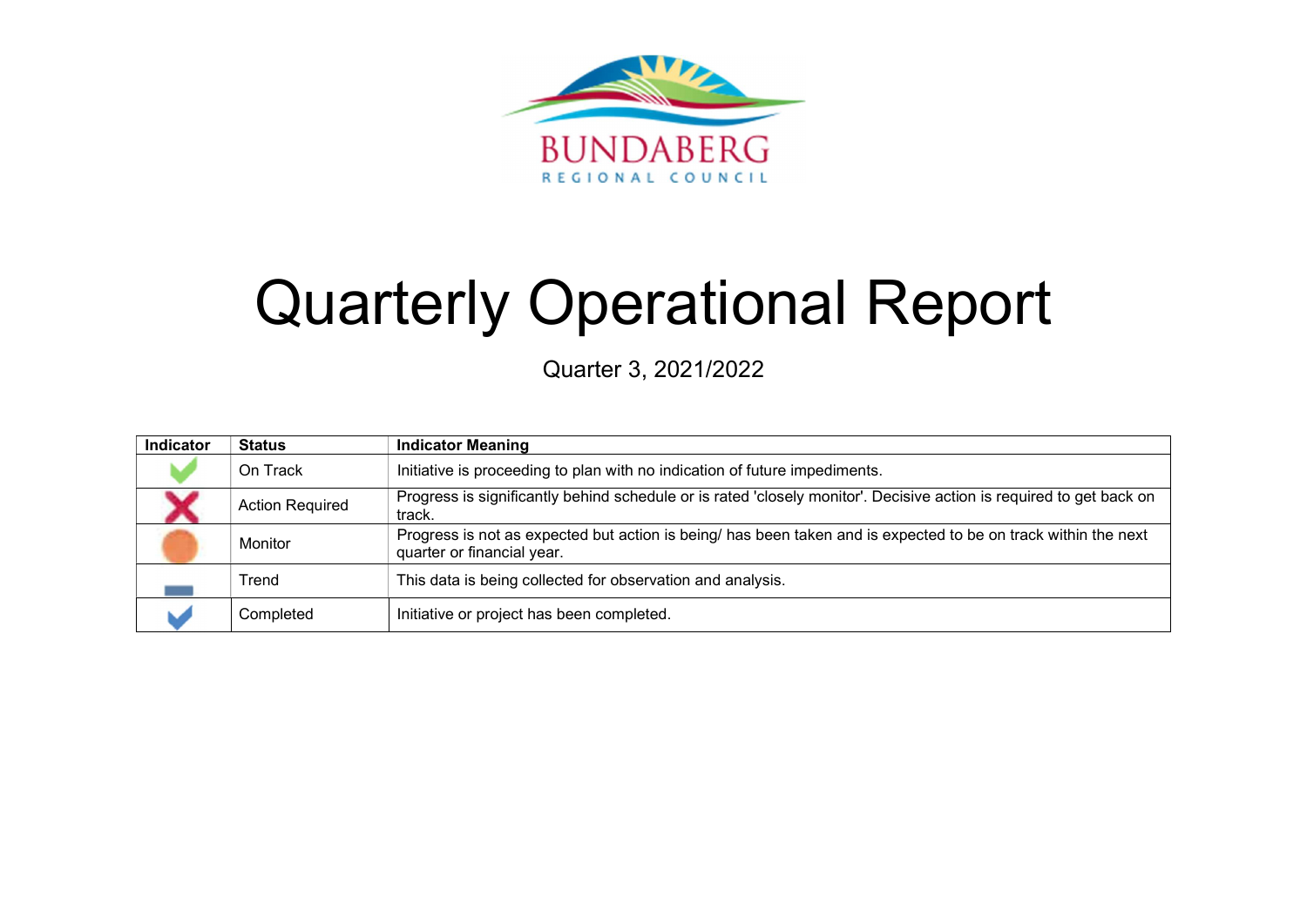# 1: Our community and environment

# 1.1: Economic growth and prosperity

1.1.1: Promote and support use of new technology across the organisation and region's economy as part of the Intelligent Community Strategy.

| <b>Performance Measure</b>                                                                     | <b>Organisation Link</b>                                                              | <b>Target</b> | <b>Actual</b> | <b>Status</b> | <b>Comments</b>                                                                                                                                  |
|------------------------------------------------------------------------------------------------|---------------------------------------------------------------------------------------|---------------|---------------|---------------|--------------------------------------------------------------------------------------------------------------------------------------------------|
| Number of community members<br>participating in our Digital Literacy<br>programs at libraries. | Organisation<br>- Community & Environment<br>- Library Services<br>- Library Services | $\geq 80$     | 114           |               | Digital literacy sessions have<br>included sessions on<br>Smartphones, Coding, Introduction<br>to MyGov, and Awareness of<br>Security and Scams. |

#### 1.1.3: Promote our region as a preferred investment destination nationally and internationally.

| <b>Performance Measure</b>                            | <b>Organisation Link</b>                                          | Target | <b>Actual</b> | <b>Status</b> | <b>Comments</b>                                                                                |
|-------------------------------------------------------|-------------------------------------------------------------------|--------|---------------|---------------|------------------------------------------------------------------------------------------------|
| Percentage of Holiday Park<br>accommodation occupied. | Organisation<br>- Community & Environment<br>- Community Services | Trend  | 57.9%         |               | Miara 49.54%, Moore Park<br>Beach 55.94%, Burnett Heads<br>61.62% and Elliott Heads<br>64.51%. |

# 1.2: Safe, active, vibrant and inclusive community

1.2.1: Provide facilities, parks, open spaces, services, and programs that promote and support our community's safety and physical wellbeing.

| <b>Performance Measure</b>                                | <b>Organisation Link</b>                                                                                                      | Target     | <b>Actual</b> | <b>Status</b> | <b>Comments</b>                                                                                                                                                                                                                                                              |
|-----------------------------------------------------------|-------------------------------------------------------------------------------------------------------------------------------|------------|---------------|---------------|------------------------------------------------------------------------------------------------------------------------------------------------------------------------------------------------------------------------------------------------------------------------------|
| Number of school students engaged in<br>gallery programs. | Organisation<br>- Community & Environment<br>- Arts, Culture, Tourism Facilities and<br>Events<br>- Galleries - BRAG & ChArts | $\geq 120$ | 257           |               | No school visits to Gallery were<br>recorded this due to COVID-19<br>impacts and shortened Term 1.<br><b>Engagement Figures represent</b><br>school student engagement<br>through online Gallery resources<br>and 'take home' gallery art packs<br>for school aged children. |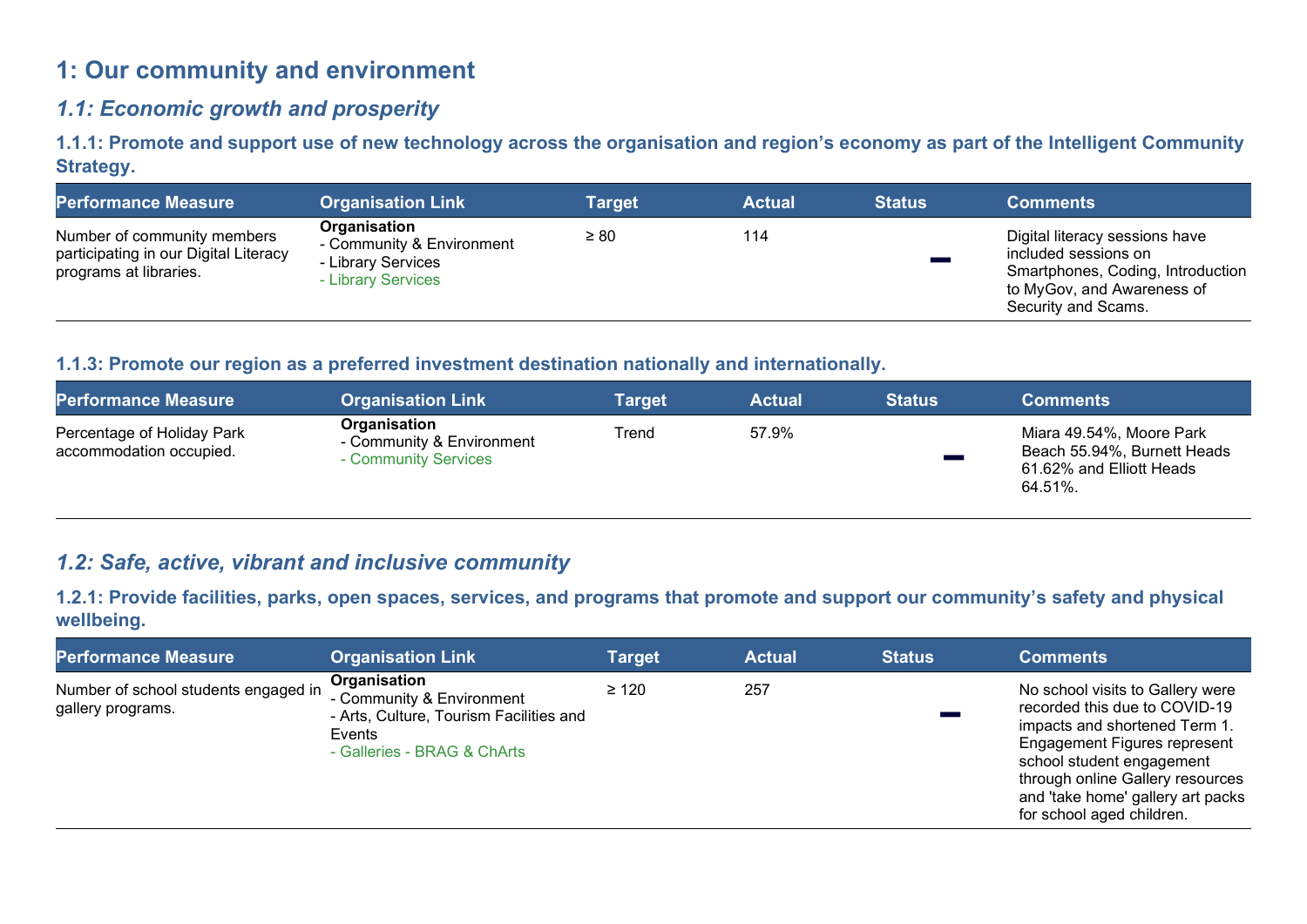| <b>Performance Measure</b>                            | <b>Organisation Link</b>                                                                                              | Tarqet      | <b>Actual</b> | <b>Status</b> | <b>Comments</b>                                                 |
|-------------------------------------------------------|-----------------------------------------------------------------------------------------------------------------------|-------------|---------------|---------------|-----------------------------------------------------------------|
| Percentage of agreed service levels<br>have been met. | Organisation<br>- Community & Environment<br>- Parks, Sport & Natural Environment<br>- Parks Operations & Maintenance | $\geq 85\%$ | 99%           |               | The agreed service levels were<br>met or exceeded in all parks. |

## 1.2.2: Support and facilitate community programs, networks, projects and events that promote social connectedness; and active and healthy community life.

| <b>Performance Measure</b>                                                                                                                                                                                 | <b>Organisation Link</b>                                          | <b>Target</b> | <b>Actual</b> | <b>Status</b> | <b>Comments</b>                                                                                                                                                                                                                                                                                                           |
|------------------------------------------------------------------------------------------------------------------------------------------------------------------------------------------------------------|-------------------------------------------------------------------|---------------|---------------|---------------|---------------------------------------------------------------------------------------------------------------------------------------------------------------------------------------------------------------------------------------------------------------------------------------------------------------------------|
| Access to Services - Commonwealth Home<br>Support Programme & Queensland Community<br>Care (State and Federal funded): Number of<br>service users with improved ability to access<br>appropriate services. | Organisation<br>- Community & Environment<br>- Community Services | $\geq 50$     | 555           |               | Client numbers reflect an improved<br>ability to access appropriate<br>services. Group transport is offered<br>from Gin Gin and Childers to<br>Bundaberg to assist with the<br>access to services not available in<br>the regional areas. Clients receive<br>information through newsletters,<br>flyers and face to face. |
| <b>Community Support Services Commonwealth</b><br>Home Support Programme & Queensland<br>Community Care (State & Federal Funded):<br>Number of service users who received a service.                       | Organisation<br>- Community & Environment<br>- Community Services | Trend         | 621           |               | Receive referrals through My Aged<br>Care (MAC) on a regular basis.                                                                                                                                                                                                                                                       |
| Funded Programs (State & Federal): Percentage<br>of programs and services demonstrating<br>compliance with standards and meeting funding<br>targets.                                                       | Organisation<br>- Community & Environment<br>- Community Services | $\geq 98\%$   | 98%           |               | On track - compliant across<br>programs.                                                                                                                                                                                                                                                                                  |
| Number of community development partnerships,<br>projects and initiatives promoted and supported by<br>Council.                                                                                            | Organisation<br>- Community & Environment<br>- Community Services | Trend         | 27            |               | This total includes all activities<br>facilitated by Community<br>Development Officers.                                                                                                                                                                                                                                   |
| Number of community members participating in<br>community development projects and initiatives.                                                                                                            | Organisation<br>- Community & Environment<br>- Community Services | Trend         | 638           |               | Council is on track for the number<br>of community members involved<br>with community development                                                                                                                                                                                                                         |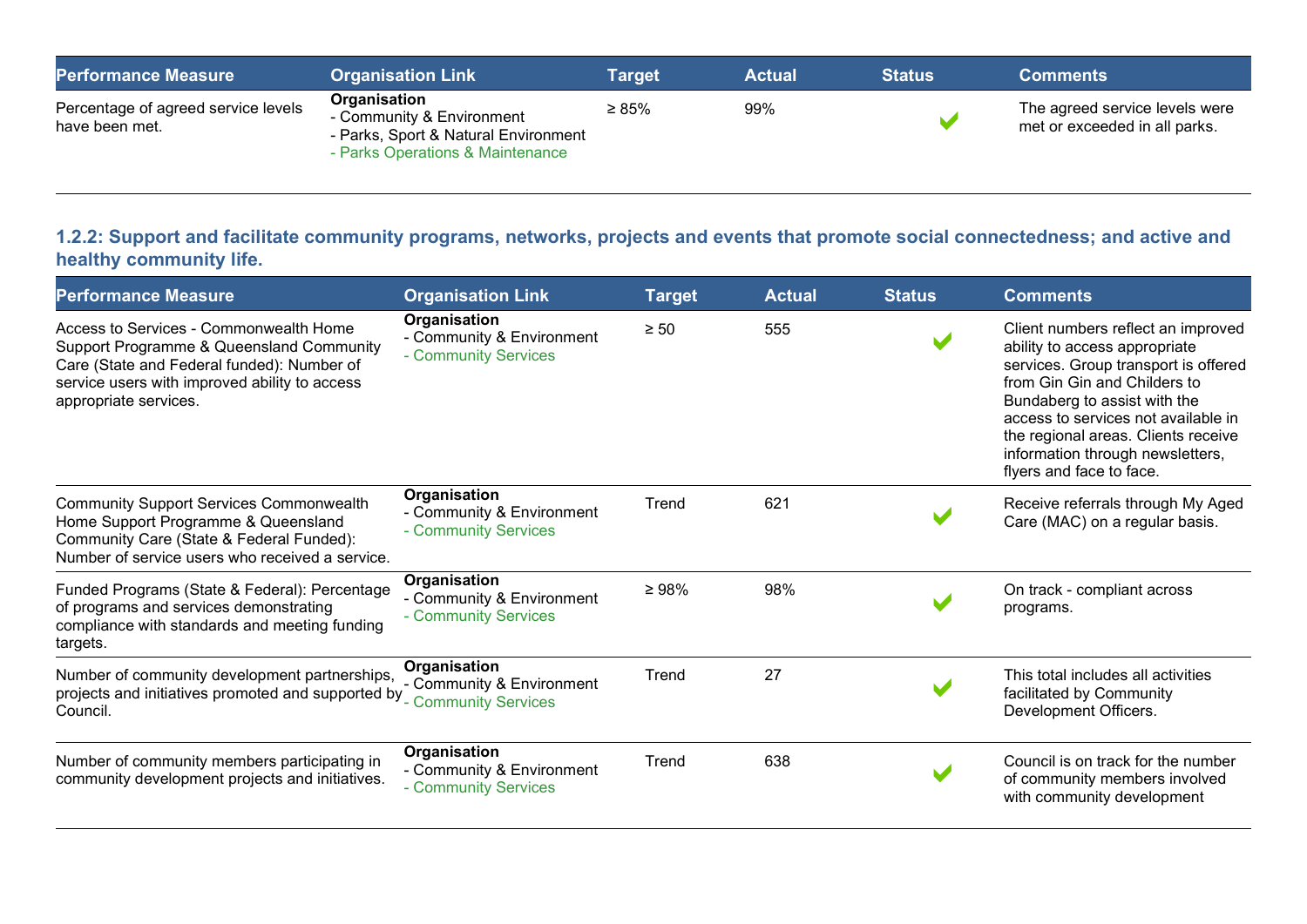| <b>Performance Measure</b>                                                                                                               | <b>Organisation Link</b>                                                                                     | <b>Target</b> | <b>Actual</b> | <b>Status</b> | <b>Comments</b>                                                                                                                                                                                                                                                                                                                                                                           |
|------------------------------------------------------------------------------------------------------------------------------------------|--------------------------------------------------------------------------------------------------------------|---------------|---------------|---------------|-------------------------------------------------------------------------------------------------------------------------------------------------------------------------------------------------------------------------------------------------------------------------------------------------------------------------------------------------------------------------------------------|
| Number of community members participating in<br>our free community programs and events hosted<br>and facilitated by the Library Service. | Organisation<br>- Community & Environment<br>- Library Services<br>- Library Services                        | $\geq 750$    | 886           |               | Regular programs have resumed<br>with a pleasing attendance. School<br>holiday sessions included Escape<br>Rooms which proved very popular.<br>The lower numbers in comparison<br>to previous quarters are reflective<br>of the temporary suspension of<br>programming due to COVID-19<br>impacts, and the temporary closure<br>of Bundaberg Library for air<br>conditioning replacement. |
| Number of community members who have<br>improved wellbeing through social connectedness. Community Services                              | Organisation<br>- Community & Environment                                                                    | Trend         | 170           |               | A range of activities such as<br>Neighbour Day and the BBQ<br>Cookout have provided opportunity<br>for interaction of participants.                                                                                                                                                                                                                                                       |
| Number of Community Services grants provided.                                                                                            | Organisation<br>- Community & Environment<br>- Community Services                                            | Trend         | 9             |               | 7 Community Services grants for<br>the month of February, 2 Micro for<br>February and 2 for March.                                                                                                                                                                                                                                                                                        |
| Number of financial assistance<br>requests/applications supported<br>(individuals/sporting organisations/events).                        | Organisation<br>- Community & Environment<br>- Parks, Sport & Natural<br>Environment<br>- Sport & Recreation | Trend         | 4             |               | This included Queensland Bowls -<br>Junior State Championship,<br>Queensland Rowing - School<br>Regatta, Bundaberg Bowls Club -<br><b>Regional Event and Canterbury</b><br>Bankstown Bulldogs - NRL Game.                                                                                                                                                                                 |
| Number of occasions that information, advice and<br>referral services were provided.                                                     | <b>Organisation</b><br>- Community & Environment<br>- Community Services                                     | Trend         | 3,416         |               | Consistent numbers and high<br>utilisation.                                                                                                                                                                                                                                                                                                                                               |
| Number of service users who received a service.                                                                                          | <b>Organisation</b><br>- Community & Environment<br>- Community Services                                     | Trend         | 2,799         |               | Engagement remains high                                                                                                                                                                                                                                                                                                                                                                   |
| Number of service users with improved quality of<br>life.                                                                                | <b>Organisation</b><br>- Community & Environment<br>- Community Services                                     | Trend         | 3,387         |               | High utilisation and engagement.                                                                                                                                                                                                                                                                                                                                                          |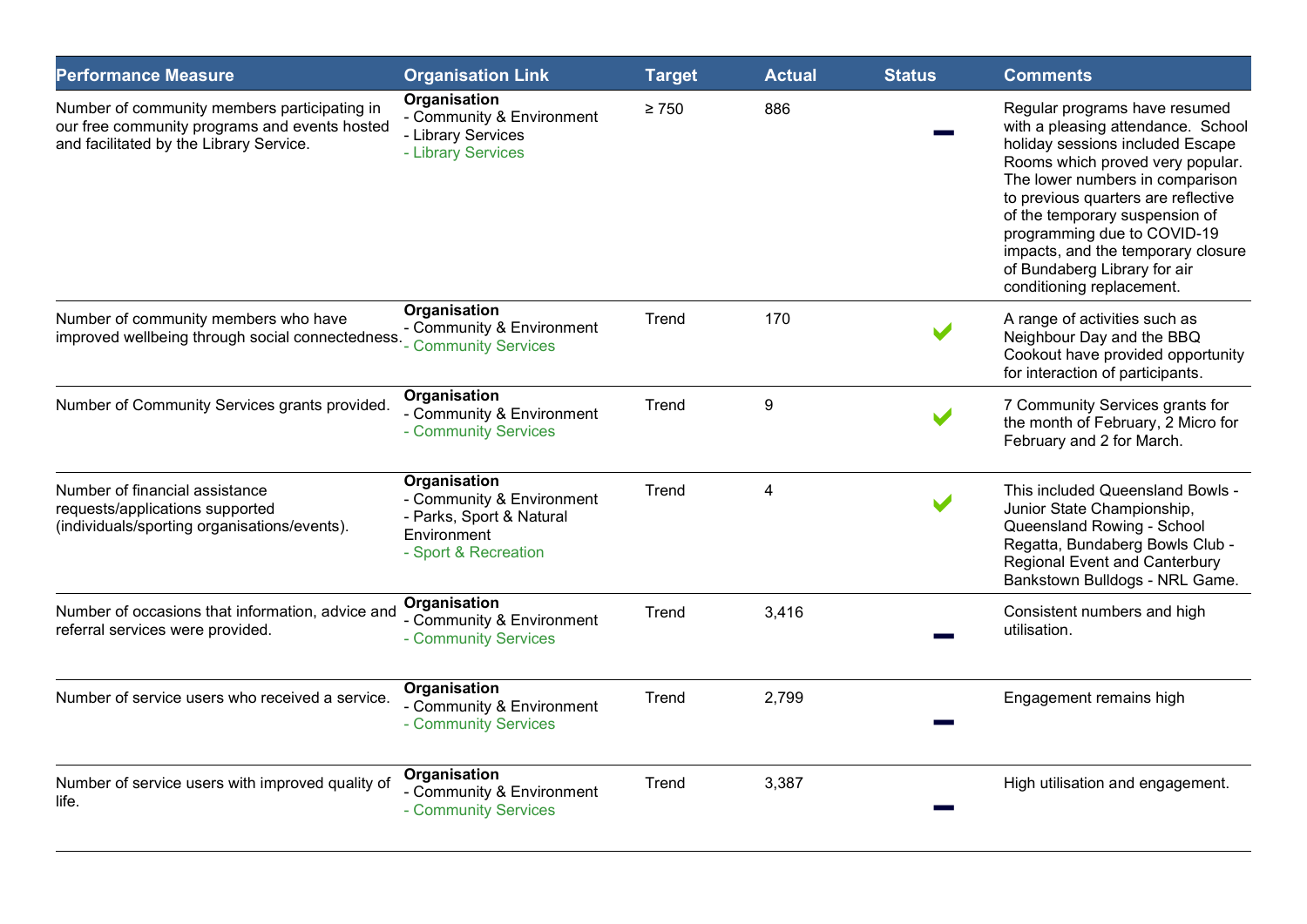| Performance Measure                                                                                                                                                                        | <b>Organisation Link</b>                                          | <b>Target</b> | <b>Actual</b> | <b>Status</b> | <b>Comments</b>                                                                                                                                                                                            |
|--------------------------------------------------------------------------------------------------------------------------------------------------------------------------------------------|-------------------------------------------------------------------|---------------|---------------|---------------|------------------------------------------------------------------------------------------------------------------------------------------------------------------------------------------------------------|
| Number of services users with improved ability to<br>access appropriate services.                                                                                                          | Organisation<br>- Community & Environment<br>- Community Services | Trend         | 3,997         |               | Consistent with previous quarters -<br>large engagement.                                                                                                                                                   |
| Quality of Life - Commonwealth Home Support<br>Programme & Queensland Community Care<br>(State and Federal funded): Number of service<br>users with improved quality of life.              | Organisation<br>- Community & Environment<br>- Community Services | $\geq 300$    | 621           |               | Clients under the Commonwealth<br>Home Support Program are<br>supported to remain in their own<br>home and within their community to<br>maintain their independence and<br>increase their quality of life. |
| Social Connectedness - Commonwealth Home<br>Support Programme & Queensland Community<br>Care (State and Federal funded): Number of<br>service users with improved social<br>connectedness. | Organisation<br>- Community & Environment<br>- Community Services | $\geq 150$    | 533           |               | Clients interact with staff throughout<br>all services. Clients are offered and<br>supported to access a variety of<br>social activities to increase and<br>maintain their social contentedness.           |

# 1.3: A creative and environmentally friendly place

1.3.1: Provide facilities, spaces, services and activities that promote and support lifelong learning and community engagement within the arts and culture sector.

| <b>Performance Measure</b>                                              | <b>Organisation Link</b>                                                                                                           | <b>Target</b> | <b>Actual</b> | <b>Status</b> | <b>Comments</b>                                                                                                                                                                                                                                                                                                     |
|-------------------------------------------------------------------------|------------------------------------------------------------------------------------------------------------------------------------|---------------|---------------|---------------|---------------------------------------------------------------------------------------------------------------------------------------------------------------------------------------------------------------------------------------------------------------------------------------------------------------------|
| Number of community engagement<br>activities at libraries.              | Organisation<br>- Community & Environment<br>- Library Services<br>- Library Services                                              | $\geq 10$     | 5             |               | Inhouse and Outreach sessions are<br>held to engage with and inform our<br>communities. The Introduction to<br>Beekeeping was on-trend, well-<br>attended, and extremely popular.<br>COVID-19 impacted upon the<br>number of activities offered as<br>libraries instituted a temporary<br>suspension of activities. |
| Number of community groups using<br>the Moncrieff Entertainment Centre. | Organisation<br>- Community & Environment<br>- Arts, Culture, Tourism Facilities and<br>Events<br>- Moncrieff Entertainment Centre | Trend         | 6             |               | This figure includes the formation<br>of the Bundaberg Rainbow Choir<br>and their weekly Monday evening<br>rehearsals.                                                                                                                                                                                              |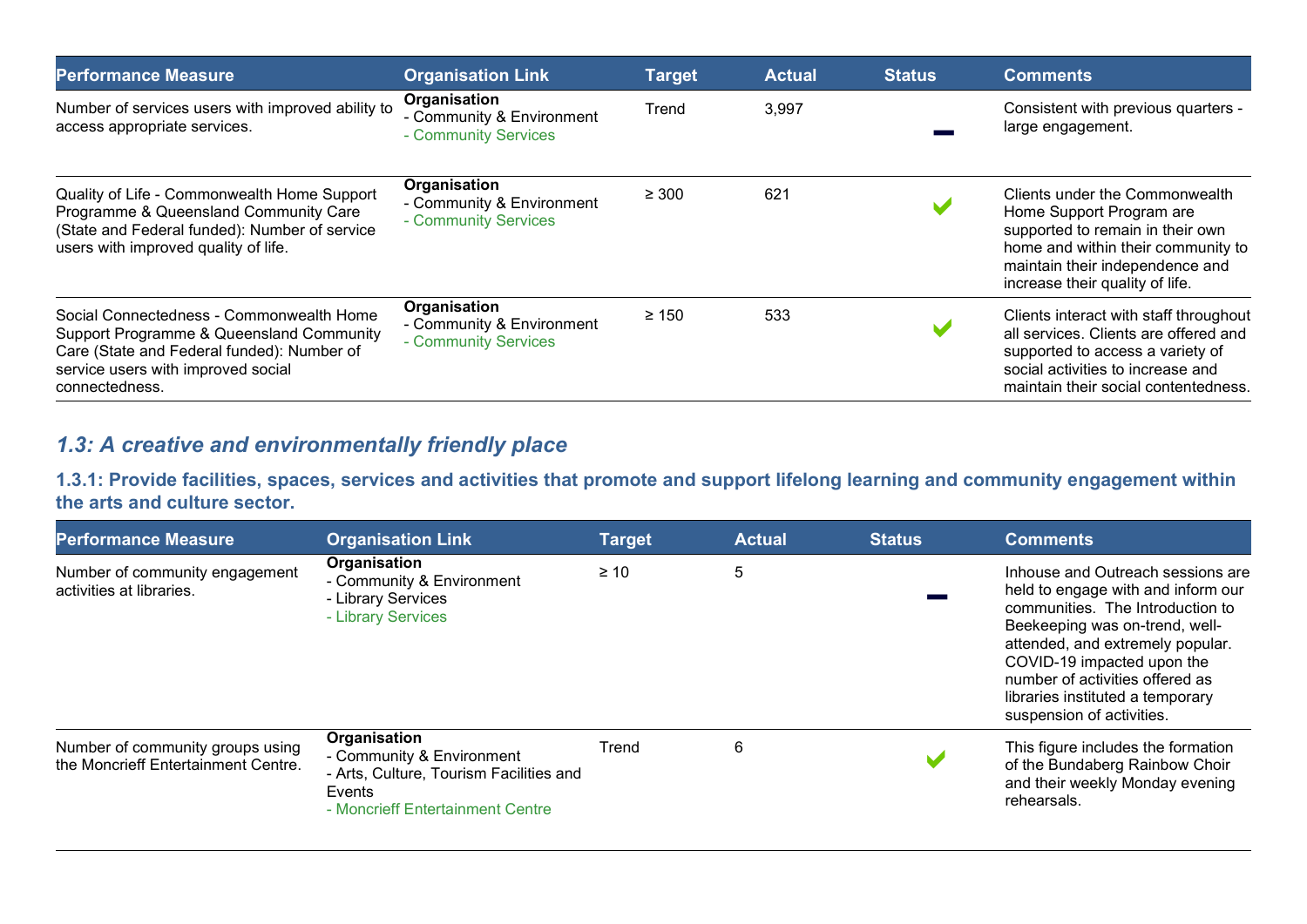| <b>Performance Measure</b>                                                                  | <b>Organisation Link</b>                                                                                                           | <b>Target</b> | <b>Actual</b> | <b>Status</b> | <b>Comments</b>                                                                                                                                                                                   |
|---------------------------------------------------------------------------------------------|------------------------------------------------------------------------------------------------------------------------------------|---------------|---------------|---------------|---------------------------------------------------------------------------------------------------------------------------------------------------------------------------------------------------|
| Number of patrons visiting our library<br>branches.                                         | Organisation<br>- Community & Environment<br>- Library Services<br>- Library Services                                              | $\geq 40,000$ | 37,415        |               | The number of visitors to Libraries<br>remains steady, with a slight<br>decrease due to the closure of the<br>Bundaberg branch for air-<br>conditioning refurbishment and<br>theCOVID-19 impacts. |
| Number of patrons visiting the<br>Moncrieff Entertainment Centre.                           | Organisation<br>- Community & Environment<br>- Arts, Culture, Tourism Facilities and<br>Events<br>- Moncrieff Entertainment Centre | $\geq 8,000$  | 3,637         |               | Target hasn't been met due to<br>several cancellations of live shows<br>due to COVID-19 impacts; and<br>audiences not re-booking once the<br>shows have re-booked into the<br>venue.              |
| Number of people visiting the<br>Galleries.                                                 | Organisation<br>- Community & Environment<br>- Arts, Culture, Tourism Facilities and<br>Events<br>- Galleries - BRAG & ChArts      | $\ge 6,000$   | 5,601         |               | Gallery visitation was impacted by<br>COVID-19 and entry requirements<br>to exhibitions and events.                                                                                               |
| Number of visitors to iconic facilities<br>Hinkler Hall of Aviation and Fairymead<br>House. | Organisation<br>- Community & Environment<br>- Arts, Culture, Tourism Facilities and<br>Events<br>- Tourism Facilities & Events    | > 4,000       | 4,385         |               | Hinkler Hall of Aviation had 3076<br>visitors and Fairymead House had<br>1309 visitors.                                                                                                           |
| Percentage of total days booked at<br><b>Moncrieff Entertainment Centre.</b>                | Organisation<br>- Community & Environment<br>- Arts, Culture, Tourism Facilities and<br>Events<br>- Moncrieff Entertainment Centre | Trend         | 35%           |               | There has been a reduction in<br>external hirers booking the venue<br>and it was closed for maintenance<br>for 4 weeks during the month of<br>January 2022.                                       |
| Percentage of total seats booked at<br>Moncrieff Entertainment Centre.                      | Organisation<br>- Community & Environment<br>- Arts, Culture, Tourism Facilities and<br>Events<br>- Moncrieff Entertainment Centre | Trend         | 15%           |               | The venue was closed for<br>maintenance during the month of<br>January 2022 and COVID-19<br>impacts.                                                                                              |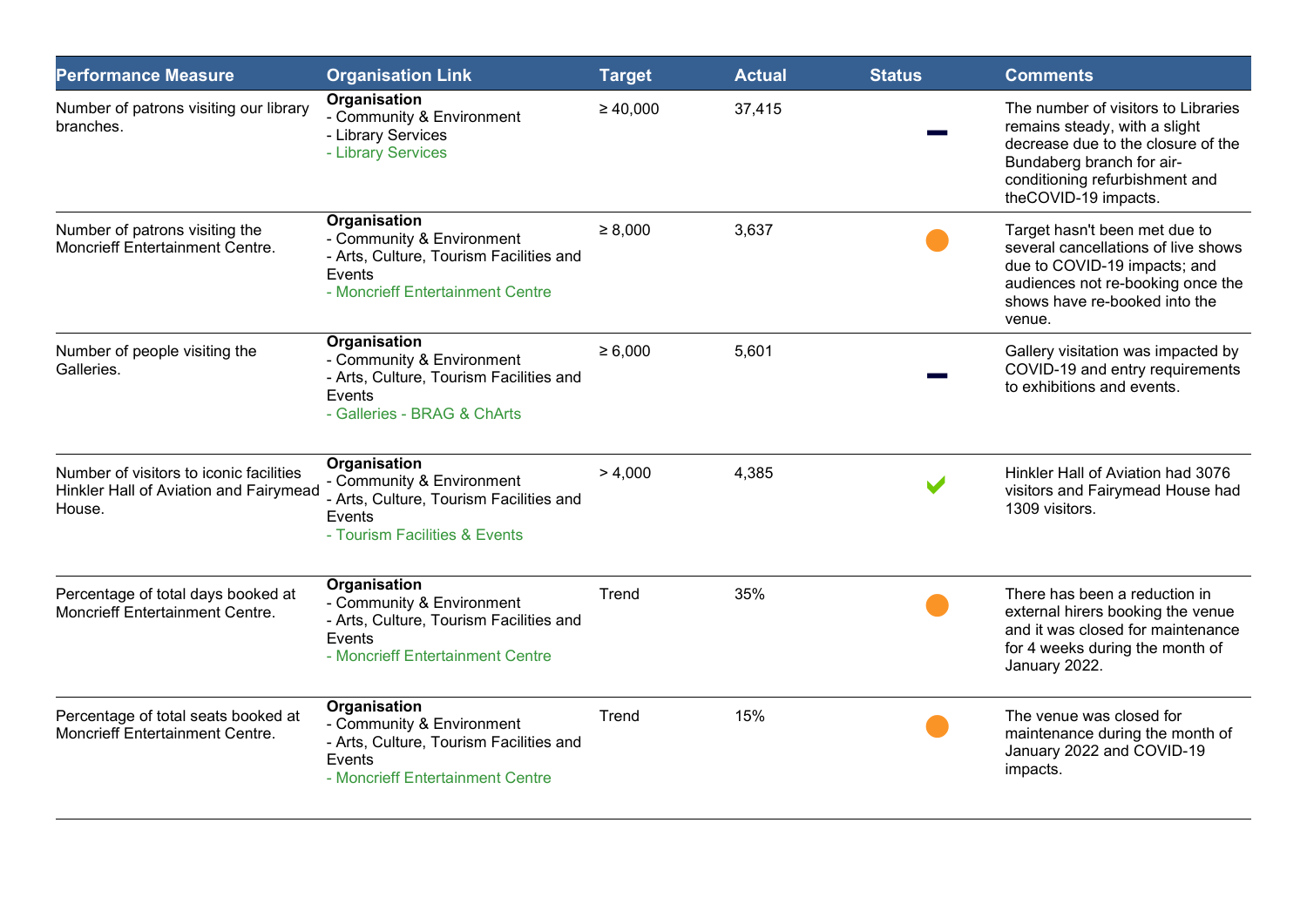#### 1.3.2: Provide leadership in creative innovation and opportunities for learning and community social and cultural development.

| <b>Performance Measure</b>                                                      | <b>Organisation Link</b>                                                                                                           | <b>Target</b> | <b>Actual</b> | <b>Status</b> | <b>Comments</b>                                                                                                                                                                                                                                                                                                                                                                    |
|---------------------------------------------------------------------------------|------------------------------------------------------------------------------------------------------------------------------------|---------------|---------------|---------------|------------------------------------------------------------------------------------------------------------------------------------------------------------------------------------------------------------------------------------------------------------------------------------------------------------------------------------------------------------------------------------|
| Number of attendees to Galleries organised<br>Programs and Events.              | Organisation<br>- Community & Environment<br>- Arts, Culture, Tourism Facilities<br>and Events<br>- Galleries - BRAG & ChArts      | $\geq 300$    | 458           |               | Attendance at Gallery Programs<br>and Events was affected by<br>COVID-19 impacts and a<br>reduction in programs and<br>events.                                                                                                                                                                                                                                                     |
| Number of performing arts initiatives designed to<br>engage with our community. | Organisation<br>- Community & Environment<br>- Arts, Culture, Tourism Facilities<br>and Events<br>- Moncrieff Entertainment Centre | $\geq 3$      | 3             |               | The number of initiatives<br>engaging the community<br>included rehearsals for the<br><b>Bundaberg Rainbow Choir</b><br>during February; rehearsals with<br>members of the Bundaberg<br>Municipal Brass Band for the<br>buy-in production Stardust + The<br>Mission; and rehearsals with<br>local singers and musicians for<br>My Life is Love - A Tribute to<br>Gladys Moncrieff. |

1.3.4: Manage environmental health services and rehabilitate our natural resources and regional ecosystems whilst educating and engaging with the community.

| <b>Performance Measure</b>                                                                    | <b>Organisation Link</b>                                                                                           | <b>Target</b> | <b>Actual</b> | <b>Status</b> | <b>Comments</b>                                                                                                                                                                                                                                                                                                                       |
|-----------------------------------------------------------------------------------------------|--------------------------------------------------------------------------------------------------------------------|---------------|---------------|---------------|---------------------------------------------------------------------------------------------------------------------------------------------------------------------------------------------------------------------------------------------------------------------------------------------------------------------------------------|
| Number of community environmental<br>protection and management activities<br>participated in. | Organisation<br>- Community & Environment<br>- Parks, Sport & Natural Environment<br>- Natural Resource Management | $\geq 6$      | 6             |               | Highlights included formation of a<br>new Regional Invasive Species<br>Management Group; undertaking<br>a coordinated wild dog baiting<br>program; presenting at the Local<br>Government Association of<br>Queensland National Resources<br>Management Forum and running<br>another Community Dune Care<br>Activity at Elliott Heads. |
| Number of public awareness, education<br>programs and activities delivered.                   | Organisation<br>- Community & Environment                                                                          | $\geq 6$      | 5             |               | Natural Areas School Holiday<br>program activities for January                                                                                                                                                                                                                                                                        |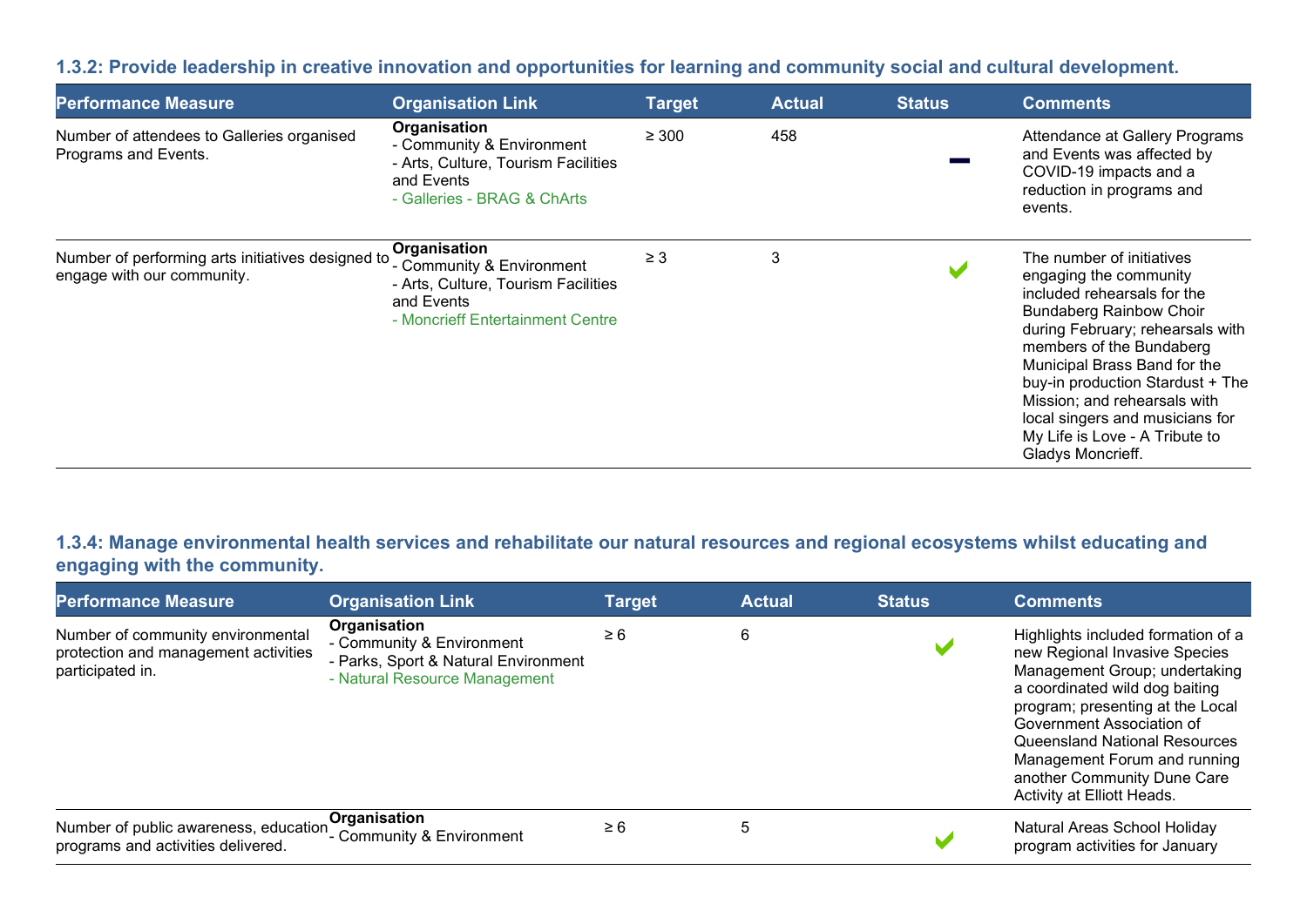| <b>Performance Measure</b> | <b>Organisation Link</b>                                              | <b>Target</b> | <b>Actual</b> | <b>Status</b> | <b>Comments</b>                                                                                                                                                                                                                                |
|----------------------------|-----------------------------------------------------------------------|---------------|---------------|---------------|------------------------------------------------------------------------------------------------------------------------------------------------------------------------------------------------------------------------------------------------|
|                            | - Parks, Sport & Natural Environment<br>- Natural Resource Management |               |               |               | were cancelled due to COVID-19<br>restrictions.<br>Highlights were awareness videos<br>on Bundaberg Now for Sharon<br>Gorge Nature Park for Parks<br>Week 2022 and Parthenium<br>Weed to inform landholders on<br>risk and management options. |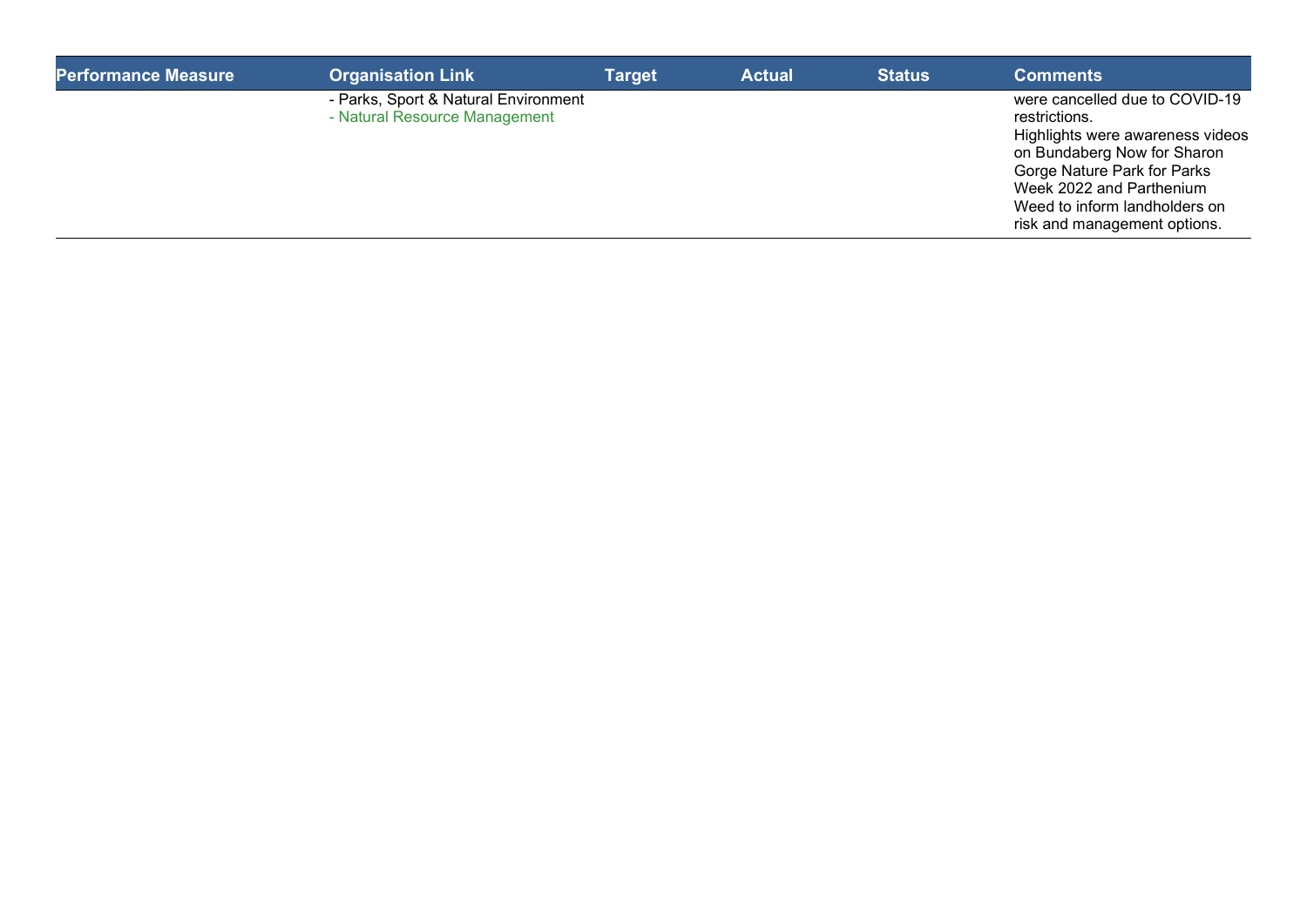# 2: Our infrastructure and development

## 2.1: Infrastructure that meets our current and future needs

2.1.3: Manage and maintain Council owned buildings, facilities and assets that support and facilitate social connectedness and community life.

| <b>Performance Measure</b>                                                                                             | <b>Organisation Link</b>                                                                                      | <b>Target</b> | <b>Actual</b> | <b>Status</b> | <b>Comments</b>                                                                                                                                                                                                                |
|------------------------------------------------------------------------------------------------------------------------|---------------------------------------------------------------------------------------------------------------|---------------|---------------|---------------|--------------------------------------------------------------------------------------------------------------------------------------------------------------------------------------------------------------------------------|
| Number of passengers processed<br>through Bundaberg Regional Airport<br>terminal.                                      | Organisation<br>- Community & Environment<br>- Bundaberg Airport                                              | $\geq 30,000$ | 20,110        |               | Passenger numbers have continued<br>to recover and in March were the<br>highest since December 2019.                                                                                                                           |
| Number of visitors attending events at<br>the Bundaberg Multiplex Sport and<br><b>Convention Centre.</b>               | Organisation<br>- Community & Environment<br>- Arts, Culture, Tourism Facilities and<br>Events<br>- Multiplex | Trend         | 3,240         |               | There were approximately 4,240<br>visitors to the Bundaberg Multiplex<br>Sport & Convention Centre. COVID-<br>19 impacts resulted in the<br>cancellation of 21 events which<br>would have seen an additional 3008<br>visitors. |
| Percentage usage of halls and<br>community facilities including<br>Coronation Hall, School of Arts and<br>Gin Gin RSL. | Organisation<br>- Community & Environment<br>- Community Services                                             | Trend         | 34.23%        |               | Coronation Hall 20.66%, School of<br>Arts 40.12% and Gin Gin RSL Hall<br>41.91%.                                                                                                                                               |
| Percentage usage of the Recreational<br>Precinct.                                                                      | Organisation<br>- Community & Environment<br>- Community Services                                             | Trend         | 59.03%        |               | Usage has increased in comparison<br>with the same period in previous<br>years.                                                                                                                                                |

## 2.2: Sustainable essential services

2.2.2: Supply potable water and wastewater services that ensure the health of our community in accordance with Council's service standards.

| <b>Performance Measure</b>                    | <b>Organisation Link</b>                                                          | Target | <b>Actual</b> | <b>Status</b> | <b>Comments</b>                                                                                                                                                            |
|-----------------------------------------------|-----------------------------------------------------------------------------------|--------|---------------|---------------|----------------------------------------------------------------------------------------------------------------------------------------------------------------------------|
| Number of reportable wastewater<br>incidents. | Organisation<br>- Infrastructure Services<br>- Water Services<br>- Water Services | _≤ 5   |               |               | 2 exceedances in the hinterland<br>catchments (Gin Gin, Childers &<br>Woodgate). 17 In the Bundaberg<br>and Coastal Catchments. Majority<br>of the exceedances were due to |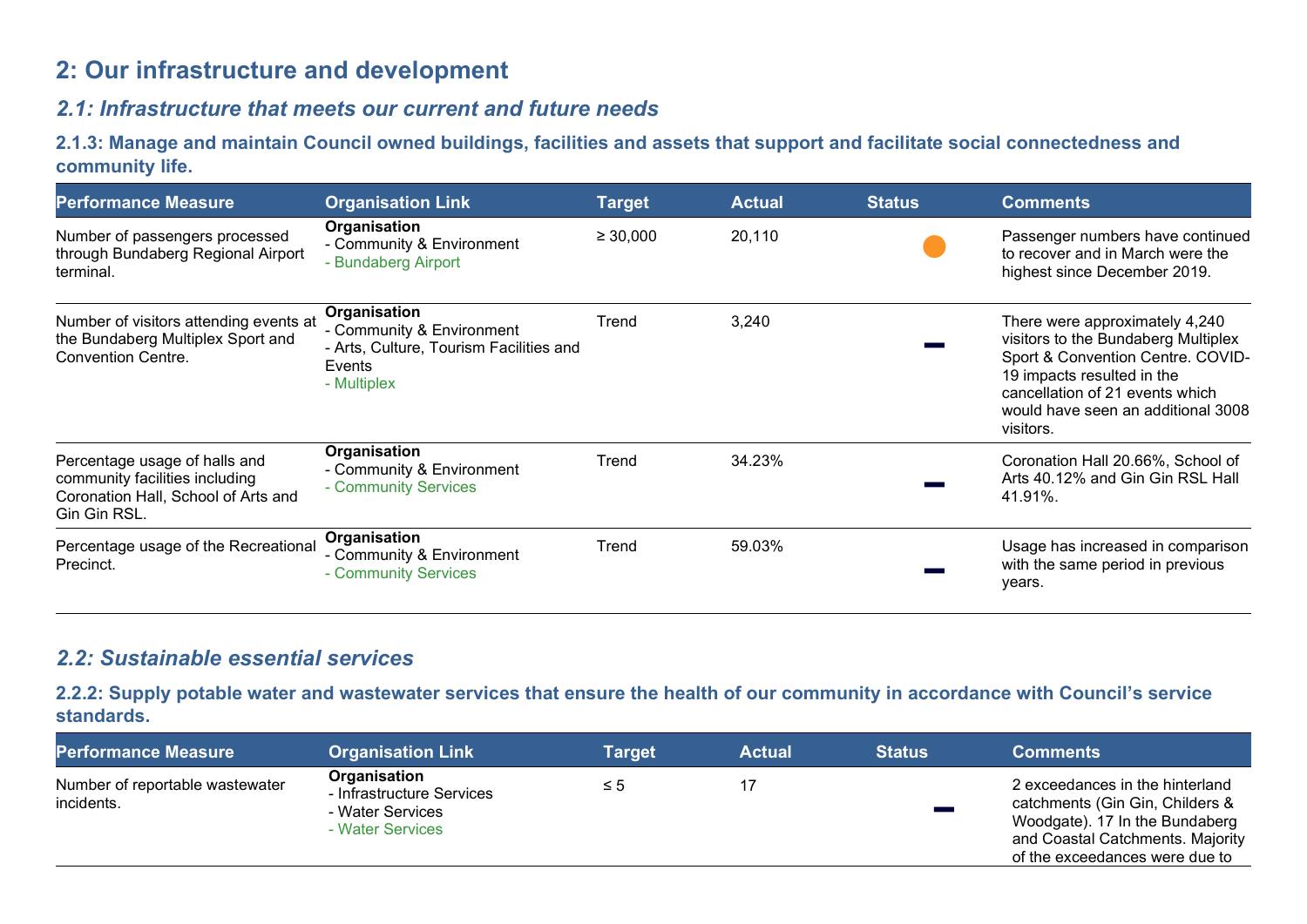| <b>Performance Measure</b>                                                               | <b>Organisation Link</b>                                                                 | <b>Target</b> | <b>Actual</b> | <b>Status</b> | <b>Comments</b>                                                                                                                                                                                                                   |
|------------------------------------------------------------------------------------------|------------------------------------------------------------------------------------------|---------------|---------------|---------------|-----------------------------------------------------------------------------------------------------------------------------------------------------------------------------------------------------------------------------------|
|                                                                                          |                                                                                          |               |               |               | the wet weather events that led to<br>stormwater inundation of our<br>wastewater catchment.                                                                                                                                       |
| Percentage of customers who do not<br>experience a planned water supply<br>interruption. | Organisation<br>- Infrastructure Services<br>- Water Services<br>- Water Services        | $\geq 95\%$   | 96%           |               | 1,328 water connections<br>experienced a planned service<br>interruption during the quarter 3<br>reporting period from a total of<br>33,140 water connections.                                                                    |
| Percentage of customers who do not<br>experience wastewater interruption.                | Organisation<br>- Infrastructure Services<br>- Water Services<br>- Water Services        | $\geq 95\%$   | 100%          |               | 35 sewerage connections<br>experienced a service interruption<br>from a total of 26,774 sewerage<br>connections during the quarter 3<br>reporting period.                                                                         |
| Percentage of raw water usage versus<br>allocation.                                      | Organisation<br>- Infrastructure Services<br>- Water Services<br>- Water Services        | $\leq 80\%$   | 45%           |               | The Raw Water usage during the<br>quarter 3 reporting period was<br>2,485 ML. The year to date total<br>raw water consumption is 7,765<br>ML from a total combined yearly<br>allocation of 17,429 ML surface<br>and ground water. |
| Percentage of water supply quality<br>incidents per 1,000 connections.                   | <b>Organisation</b><br>- Infrastructure Services<br>- Water Services<br>- Water Services | $\leq 5$      | 0             |               | A total of 3 water quality incidents<br>were reported this reporting<br>period.                                                                                                                                                   |
| Sewer main breaks and chokes per<br>100km of mains.                                      | Organisation<br>- Infrastructure Services<br>- Water Services<br>- Water Services        | $\leq 40$     | 6             |               | 43 sewer main breaks and chokes<br>occurred across the region during<br>the quarter 3 reporting period.<br>The total length of sewer main is<br>716.64 km.                                                                        |

# 2.2.3: Provide safe and efficient waste services to protect our community and environment.

| <b>Performance Measure</b>                               | <b>Organisation Link</b>                                           | <b>Target</b> | <b>Actual</b>                                     | <b>Status</b> | <b>Comments</b>                                                                      |
|----------------------------------------------------------|--------------------------------------------------------------------|---------------|---------------------------------------------------|---------------|--------------------------------------------------------------------------------------|
| Number of people utilising Councils<br>Waste Facilities. | <b>Organisation</b><br>Community & Environment<br>- Waste Services | Trend         | 125,822 Waste Facility<br>customers projected for |               | This is a 14% decrease on the<br>146,911 customers in<br>2020/2021. This significant |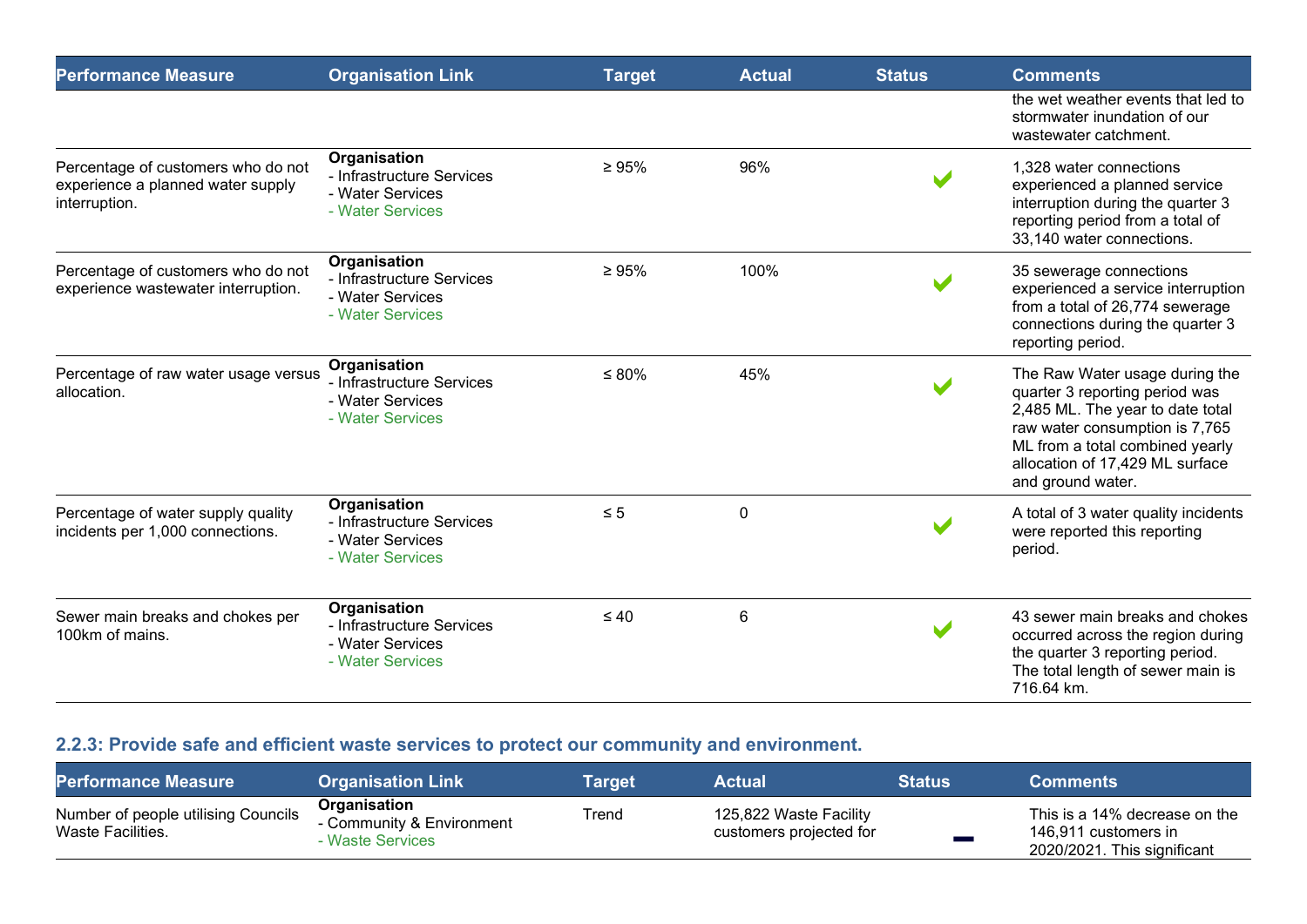| <b>Performance Measure</b> | <b>Organisation Link</b> | <b>Target</b> | <b>Actual</b>                               | <b>Status</b> | <b>Comments</b>                                                                                                                                   |
|----------------------------|--------------------------|---------------|---------------------------------------------|---------------|---------------------------------------------------------------------------------------------------------------------------------------------------|
|                            |                          |               | 2021/2022 based on year<br>to date figures. |               | decrease is due to competition<br>from private sector recyclers of<br>concrete and green waste who<br>offer a free or cheaper disposal<br>option. |

#### 2.2.4: Provide effective and efficient fleet and trade services for operations and projects across Council.

| <b>Performance Measure</b>                                                | <b>Organisation Link</b>                                                       | <b>Target</b> | <b>Actual</b> | <b>Status</b> | <b>Comments</b>  |
|---------------------------------------------------------------------------|--------------------------------------------------------------------------------|---------------|---------------|---------------|------------------|
| Percentage of asset maintenance work<br>tickets completed when scheduled. | Organisation<br>- Infrastructure Services<br>- Fleet & Trade Services          | $\geq 95\%$   | 95%           |               | On track.        |
| Percentage of internal client survey<br>results satisfactory or above.    | Organisation<br>- Infrastructure Services<br>- Fleet & Trade Services          | >75%          | 100%          |               | Target exceeded. |
| Percentage of overall plant, vehicle and<br>equipment availability.       | <b>Organisation</b><br>' - Infrastructure Services<br>- Fleet & Trade Services | $\geq 95\%$   | 96%           |               | Target met.      |

## 2.3: Sustainable development

2.3.2: Provide an efficient, effective and transparent development assessment service consistent with community and statutory expectations.

| <b>Performance Measure</b>                                                                    | <b>Organisation Link</b>      | <b>Target</b> | <b>Actual</b> | <b>Status</b> | <b>Comments</b>                                                                                                       |
|-----------------------------------------------------------------------------------------------|-------------------------------|---------------|---------------|---------------|-----------------------------------------------------------------------------------------------------------------------|
| Number of development approvals<br>audited for compliance.                                    | Organisation<br>- Development | $= 6$         |               |               | The required number of<br>approvals were audited for<br>compliance during the quarter.                                |
| Percentage of applications to endorse<br>subdivision plans decided within 15<br>days or less. | Organisation<br>- Development | $\geq 95\%$   | 95%           |               | 21 plans of subdivision were<br>approved within 15 days or less<br>out of a total of 22 processed for<br>the quarter. |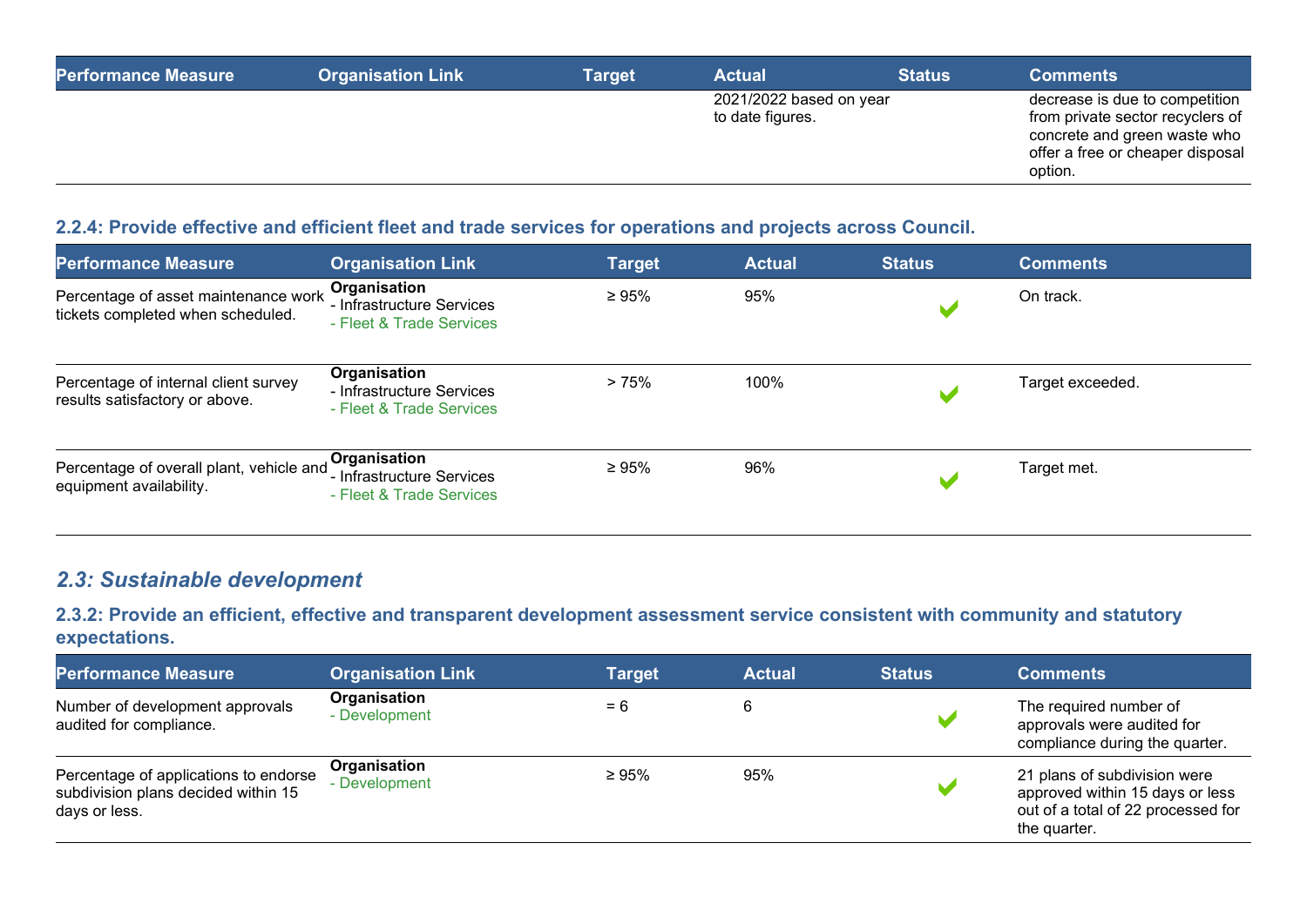| <b>Performance Measure</b>                                                                           | <b>Organisation Link</b>      | <b>Target</b> | <b>Actual</b> | <b>Status</b> | <b>Comments</b>                                                                                                                              |
|------------------------------------------------------------------------------------------------------|-------------------------------|---------------|---------------|---------------|----------------------------------------------------------------------------------------------------------------------------------------------|
| Percentage of low complexity<br>development applications decided<br>within 10 days or less.          | Organisation<br>- Development | $\geq 90\%$   | 100%          |               | 7 low complexity applications<br>were decided in 10 days or less<br>for the quarter.                                                         |
| Percentage of pre-lodgement meeting<br>outcomes issued within 5 days or less.                        | Organisation<br>- Development | $\geq 80\%$   | 53%           |               | Increased demand for this service<br>along with higher levels of<br>development activity are<br>impacting on timeframes for this<br>service. |
| Percentage of total code assessable<br>development applications decided<br>within 25 days or less.   | Organisation<br>- Development | $\geq 80\%$   | 70%           |               | 29 code assessable applications<br>were decided within 25 days or<br>less out of a total of 42 decided<br>for the quarter.                   |
| Percentage of total impact assessable<br>development applications decided<br>within 35 days or less. | Organisation<br>- Development | $\geq 60\%$   | 66%           |               | 4 impact assessable applications<br>were decided within 35 days or<br>less out of a total of 6 decided for<br>the quarter.                   |
| Percentage of total referral agency<br>assessments decided within 10 days or<br>less.                | Organisation<br>- Development | $\geq 95\%$   | 95%           |               | 84 referrals were issued within<br>target timeframes out of a total of<br>88 for the quarter.                                                |

# 2.3.3: Review and consistently enforce the planning scheme to ensure sustainable environmental practices.

| <b>Performance Measure</b>                                             | <b>Organisation Link</b>      | Target | Actual | <b>Status</b> | <b>Comments</b>                                          |
|------------------------------------------------------------------------|-------------------------------|--------|--------|---------------|----------------------------------------------------------|
| Number of development and building<br>related complaints investigated. | Organisation<br>- Development | Trend  | 101    |               | 101 compliance registers were<br>opened for the quarter. |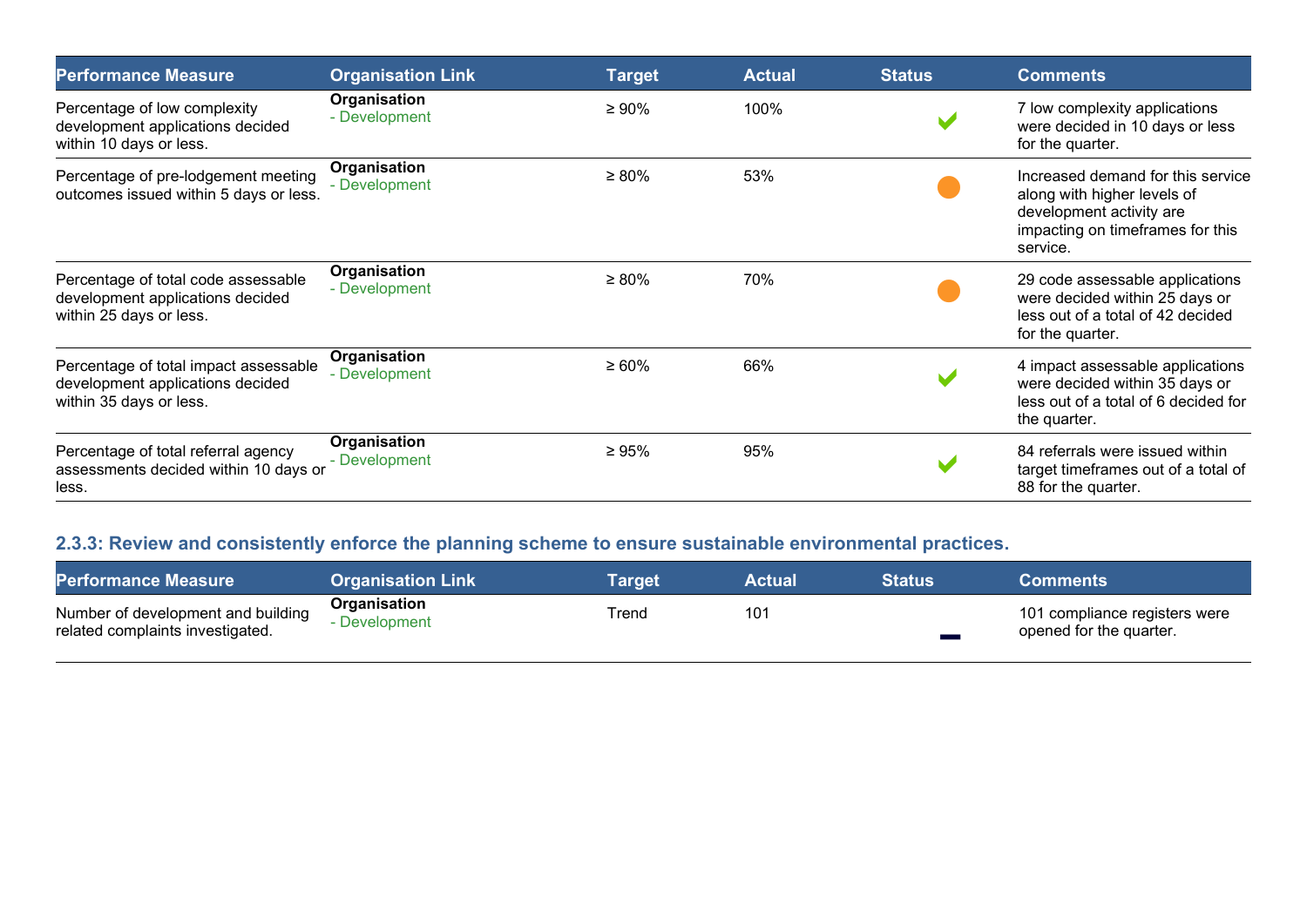# 3: Our organisational services

# 3.1: A sustainable financial position

# 3.1.1: Develop and maintain a Long-term Financial Plan and fiscal principles for sustainable financial management.

| <b>Performance Measure</b>                                                                                                                                                                                                | <b>Organisation Link</b>                                                                  | <b>Target</b> | <b>Actual</b>                                                                                                                                                                                              | <b>Status</b>        | <b>Comments</b>                                                                                                                                                                                                                                                                                                                                                                                                                                                                               |
|---------------------------------------------------------------------------------------------------------------------------------------------------------------------------------------------------------------------------|-------------------------------------------------------------------------------------------|---------------|------------------------------------------------------------------------------------------------------------------------------------------------------------------------------------------------------------|----------------------|-----------------------------------------------------------------------------------------------------------------------------------------------------------------------------------------------------------------------------------------------------------------------------------------------------------------------------------------------------------------------------------------------------------------------------------------------------------------------------------------------|
| <b>Business Unit Recurrent expenditure</b><br>is within the budget parameters.                                                                                                                                            | Organisation<br>- Organisational Services<br>- Financial Services<br>- Financial Services | < 2.5%        | Overall operating<br>expenditure is 3.1% less<br>than budget. Water fund is<br>at 5.1% below budget and<br>General fund at 3.6% below<br>budget, whilst Waste and<br>Wastewater are within 2.5%<br>target. |                      | <b>Traditionally Quarter 4 shows</b><br>higher expenditure comparative<br>to other quarters.                                                                                                                                                                                                                                                                                                                                                                                                  |
| Investment returns compared to<br>bank bill swap rate (BBSW).                                                                                                                                                             | Organisation<br>- Organisational Services<br>- Financial Services<br>- Financial Services | $\geq 1.3$    | 5                                                                                                                                                                                                          | $\blacktriangledown$ | Although interest rates are<br>historically low, the BBSW is still<br>significantly lower, which is<br>reflected in the investment return<br>of 5 times BBSW. Council is<br>holding the majority of funds "at<br>call", which, at present, offers<br>lower risk without compromising<br>on return. When calculating the<br>overall return, the three month<br>BBSW rate has been used for<br>amounts "at call" to better reflect<br>the current investment strategy<br>and market conditions. |
| Percentage of creditors paid within<br>agreed terms.                                                                                                                                                                      | Organisation<br>- Organisational Services<br>- Financial Services<br>- Financial Services | $\geq 95\%$   | 96%                                                                                                                                                                                                        |                      | January was challenging due to<br>leave and COVID-19, with 8.89%<br>of invoices paid outside terms<br>however were kept on track for<br>February (3.03%) and March<br>$(2.23\%)$ .                                                                                                                                                                                                                                                                                                            |
| Sufficient working capital is available<br>to meet forecast operational needs<br>and maintained over the long-term<br>financial forecast. Level of funds<br>available greater than Council's<br>minimum cash requirement. | Organisation<br>- Organisational Services<br>- Financial Services<br>- Financial Services | > 3 months    | Yes.                                                                                                                                                                                                       | $\blacktriangledown$ | Council holds sufficient cash to<br>fund major projects scheduled for<br>the 2021/2022 financial year, with<br>no liquidity issues foreseeable in<br>the short term.                                                                                                                                                                                                                                                                                                                          |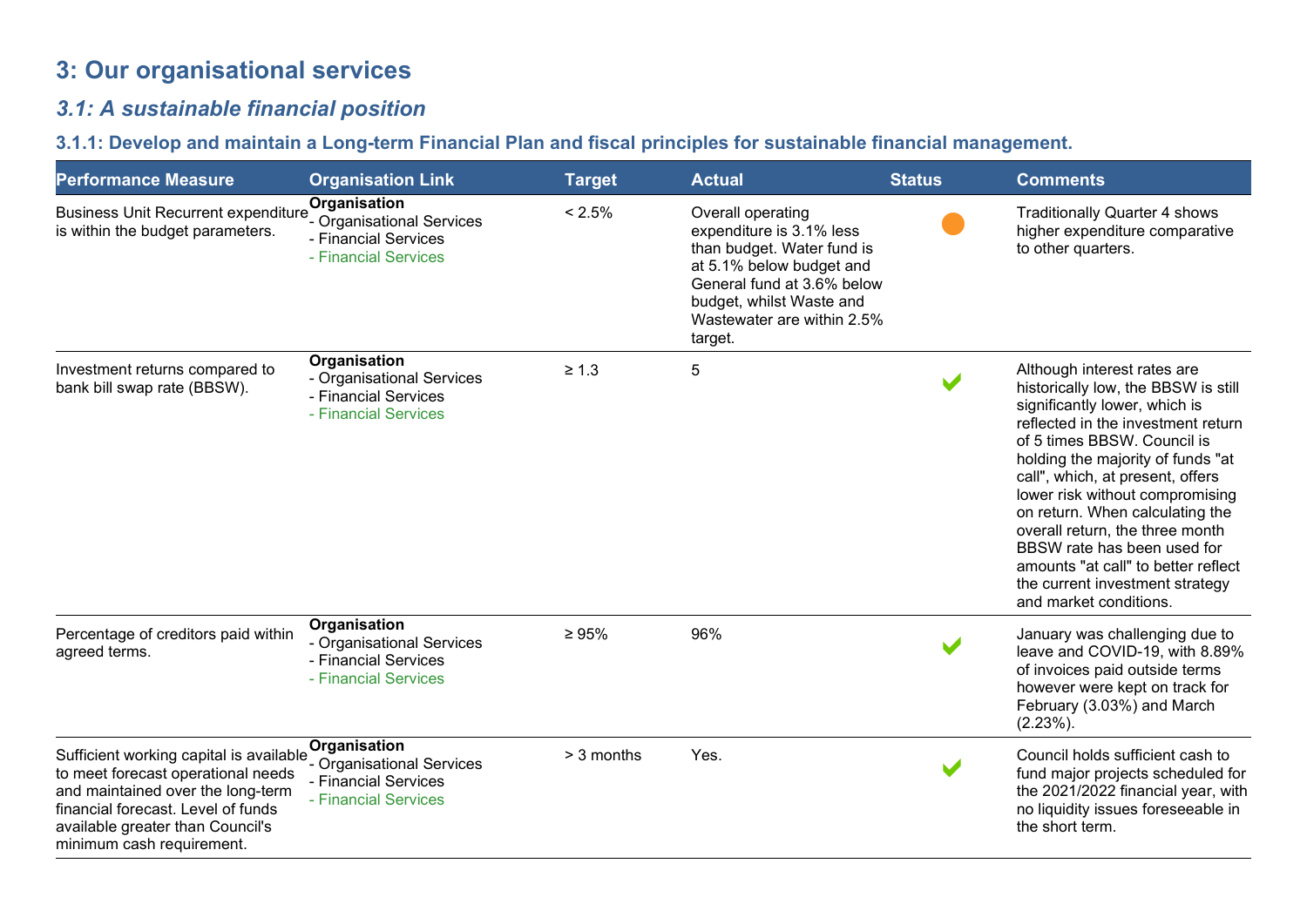#### 3.1.3: Develop strong networks with local, state and national stakeholders.

| <b>Performance Measure</b>                                                                                                                                                                 | <b>Organisation Link</b>                                                                              | Target   | <b>Actual</b> | <b>Status</b> | <b>Comments</b>                                                                    |
|--------------------------------------------------------------------------------------------------------------------------------------------------------------------------------------------|-------------------------------------------------------------------------------------------------------|----------|---------------|---------------|------------------------------------------------------------------------------------|
| Percentage of Accounts Payable<br>supplier spend (excluding Corporate<br>Purchase Cards) with local business<br>category A, B and C, as defined in the<br>Procurement and Contract Manual. | Organisation<br>- Organisational Services<br>- Strategic Procurement & Supply<br>- Procurement Stores | $= 50\%$ | 51%           |               | Our average financial year to<br>date (to 30 March 2022)<br>achievement is 50.86%. |

## 3.2: Responsible governance with a customer-driven focus

#### 3.2.1: Ensure our workforce is suitable, trained and supported to competently manage themselves and their work.

| <b>Performance Measure</b>                                                                                                          | <b>Organisation Link</b>                                                | <b>Target</b> | <b>Actual</b> | <b>Status</b> | <b>Comments</b>                                                                                                                                                                                                                                                                |
|-------------------------------------------------------------------------------------------------------------------------------------|-------------------------------------------------------------------------|---------------|---------------|---------------|--------------------------------------------------------------------------------------------------------------------------------------------------------------------------------------------------------------------------------------------------------------------------------|
| Average number of business days to<br>complete recruitment process<br>(approval to offer of employment).                            | Organisation<br>- Organisational Services<br>- People, Safety & Culture | $= 30$        | 41            |               | 180 roles filled year to date, with time<br>to fill increasing from Quarter 2. Time<br>to fill was affected by the Christmas /<br>New Year break with both hiring<br>managers and candidates on leave<br>and group trainee recruitment<br>process taking longer than expected. |
| Percentage of staff who successfully<br>completed mandatory training<br>requirements, including leadership<br>development training. | Organisation<br>- Organisational Services<br>- People, Safety & Culture | $\geq 90\%$   | 90%           |               | Completion of mandatory training<br>continues to be high across all<br>streams of training.                                                                                                                                                                                    |

#### 3.2.2: Provide friendly and responsive customer service, in keeping with Council values and community expectations.

| <b>Performance Measure</b>                     | <b>Organisation Link</b>                                                                  | <b>Target</b> | <b>Actual</b> | <b>Status</b> | <b>Comments</b>                                                                                                                                                         |
|------------------------------------------------|-------------------------------------------------------------------------------------------|---------------|---------------|---------------|-------------------------------------------------------------------------------------------------------------------------------------------------------------------------|
| Customer call-backs completed within 24 hours. | Organisation<br>- Organisational Services<br>- Financial Services<br>- Financial Services | $= 100\%$     | 100%          |               | This quarter has seen an<br>increase in call backs being<br>processed by the group with a<br>total of 4,193. 46% of calls<br>were processed in less than<br>10 minutes. |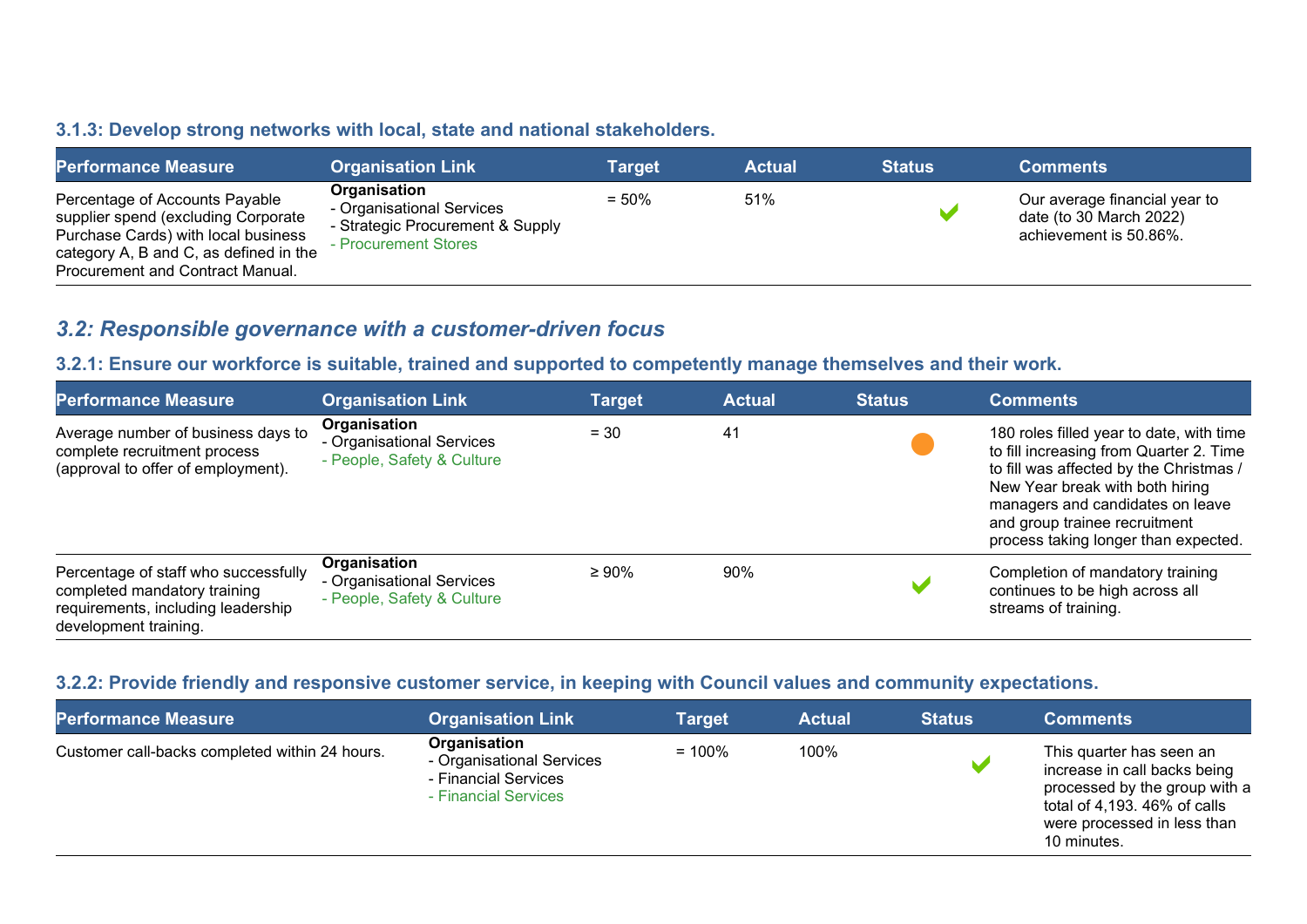| <b>Performance Measure</b>                                                                                                   | <b>Organisation Link</b>                                                                  | <b>Target</b> | <b>Actual</b> | <b>Status</b> | <b>Comments</b>                                                                                                                                                                                                                                                              |
|------------------------------------------------------------------------------------------------------------------------------|-------------------------------------------------------------------------------------------|---------------|---------------|---------------|------------------------------------------------------------------------------------------------------------------------------------------------------------------------------------------------------------------------------------------------------------------------------|
| Percentage of call centre enquiries answered in<br>accordance with Customer Service Charter.                                 | Organisation<br>- Organisational Services<br>- Financial Services<br>- Financial Services | > 90%         | 89%           |               | 25,395 calls received within<br>the period of Property Rates<br>& unplanned Rainfall events,<br>increasing customer demand.<br>COVID-19 impacted<br>resources within this quarter.<br>Investigating strategies for re-<br>deployment of resources for<br>additional support. |
| Percentage of customer requests<br>processed/investigated within timeframes.                                                 | Organisation<br>- Development                                                             | $\geq 90\%$   | 86%           |               | 993 CRMS were actioned<br>within required timeframes<br>out of a total of 1152 CRMS<br>actioned for the quarter.                                                                                                                                                             |
| Percentage of new water and wastewater connections<br>installed within 25 days.                                              | Organisation<br>- Infrastructure Services<br>- Water Services<br>- Water Services         | $\geq 95\%$   | 81%           |               | Fees for some applicants<br>were not received on time.<br>Scheduling of works couldn't<br>proceed without receiving<br>fees on time.                                                                                                                                         |
| Percentage of planning and building searches issued<br>within statutory and corporate timelines.                             | Organisation<br>- Development                                                             | $\geq 95\%$   | 100%          |               | 312 Building Compliance<br>searches and 6 planning<br>certificates were completed<br>for the quarter.                                                                                                                                                                        |
| Percentage of plumbing approvals decided within 10<br>days.                                                                  | Organisation<br>- Infrastructure Services<br>- Water Services<br>- Water Services         | $\geq 95\%$   | 99%           |               | 202 applications from a total<br>of 204 applications were<br>processed for the quarter<br>within the 10 day period. The<br>outstanding applications<br>required additional<br>information from the<br>applicants for the application<br>to be assessed correctly.            |
| Percentage of Road, Drainage and Footpath<br>Customer Requests determined and responded to<br>within allocated time periods. | Organisation<br>- Infrastructure Services<br>- Engineering Services                       | $\geq 80\%$   | 53%           |               | There were 1597 CRMs<br>received and 1019 were<br>closed. The average<br>completion days increased<br>from 8.2 to 8.6 from last<br>quarter. There were more<br>significant rain events<br>including new record rainfall                                                      |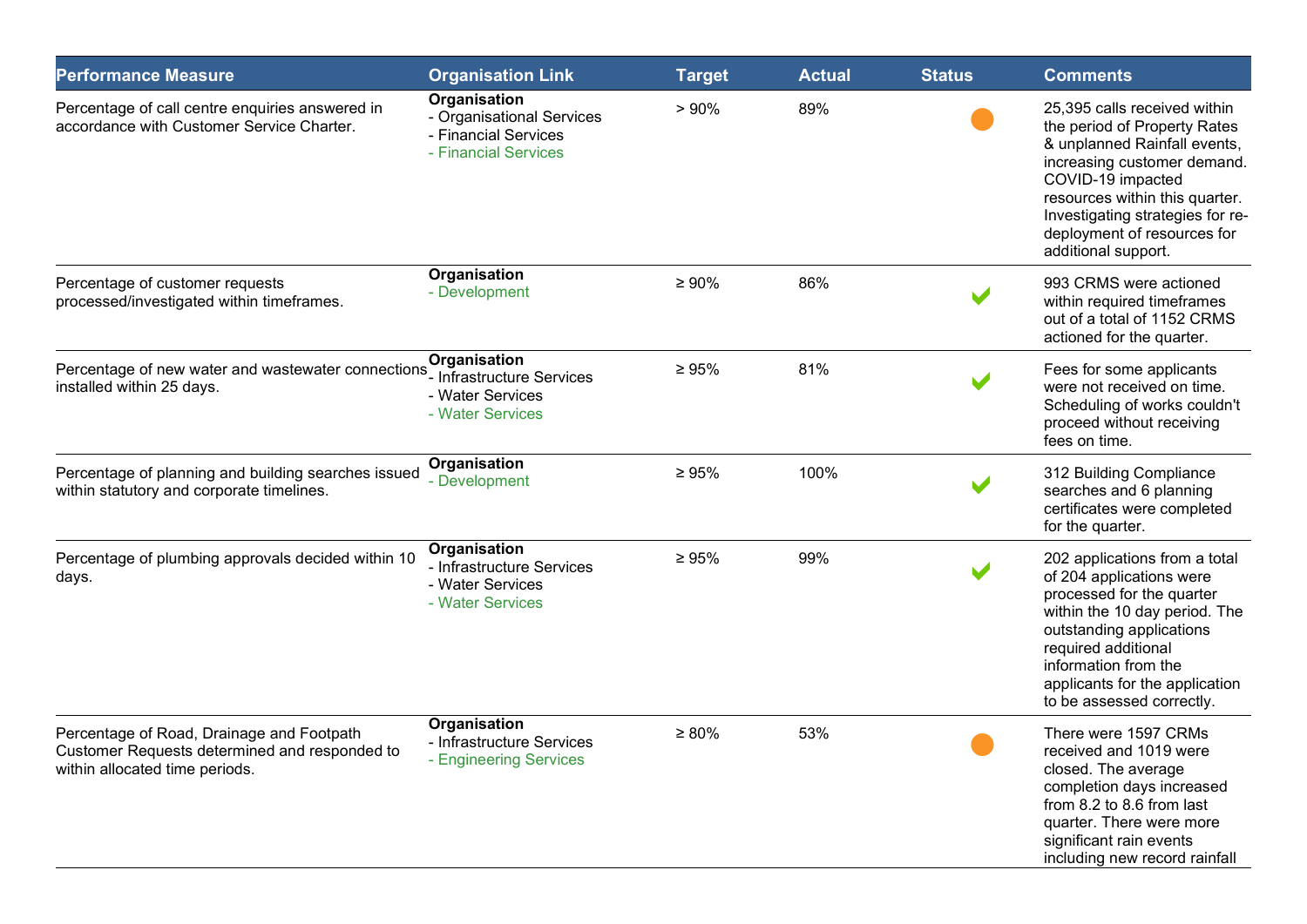| <b>Performance Measure</b> | <b>Organisation Link</b> | Target | Actual | <b>Status</b> | <b>Comments</b>                                                                                       |
|----------------------------|--------------------------|--------|--------|---------------|-------------------------------------------------------------------------------------------------------|
|                            |                          |        |        |               | during January, February and<br>March that generated a<br>significant number of<br>drainage requests. |

## 3.2.3: Administer statutory compliant governance operations incorporating insurance; risk management; property management and Council policies and procedures.

| Corporate and Operational risks are<br>reported to Audit and Risk Committee.                                                        | Organisation<br>- Organisational Services<br>- Governance & Legal Services<br>- Governance & Legal Services | Yes         | Yes  | An update report was provided to<br>the Audit and Risk Committee on<br>20 January 2022.                                                                                                  |
|-------------------------------------------------------------------------------------------------------------------------------------|-------------------------------------------------------------------------------------------------------------|-------------|------|------------------------------------------------------------------------------------------------------------------------------------------------------------------------------------------|
| Number of Administrative Action<br>Complaints processed within<br>applicable timeframes.                                            | Organisation<br>- Organisational Services<br>- Governance & Legal Services<br>- Governance & Legal Services | Trend       | 82   | 82 administrative action complaints<br>(AACs) were received this quarter,<br>with 12 matters ongoing. 92 AACs<br>were finalised including matters<br>received in previous quarters.      |
| Operational risks are reviewed<br>quarterly by risk owners.                                                                         | Organisation<br>- Organisational Services<br>- Governance & Legal Services<br>- Governance & Legal Services | $= 100\%$   | 90%  | <b>Operational Risk Reviews were</b><br>undertaken and finalised with most<br>branches during this quarter. 2 risk<br>reviews continue to be finalised<br>outside of the quarter.        |
| Percentage of compliant Right to<br>Information and Information Privacy<br>applications processed within<br>legislative timeframes. | Organisation<br>- Organisational Services<br>- Governance & Legal Services<br>- Governance & Legal Services | $= 100\%$   | 100% | 4 compliant Right to Information<br>applications were received and<br>processed this quarter. 1<br>Information Privacy application was<br>received but it was subsequently<br>withdrawn. |
| Percentage of insurance claims that<br>are processed within timeframes.                                                             | Organisation<br>- Organisational Services<br>- Governance & Legal Services<br>- Governance & Legal Services | $\geq 95\%$ | 97%  | 28 out of 29 Insurance claims were<br>processed within time frames<br>(general insurance, motor vehicle<br>and public liability claims).                                                 |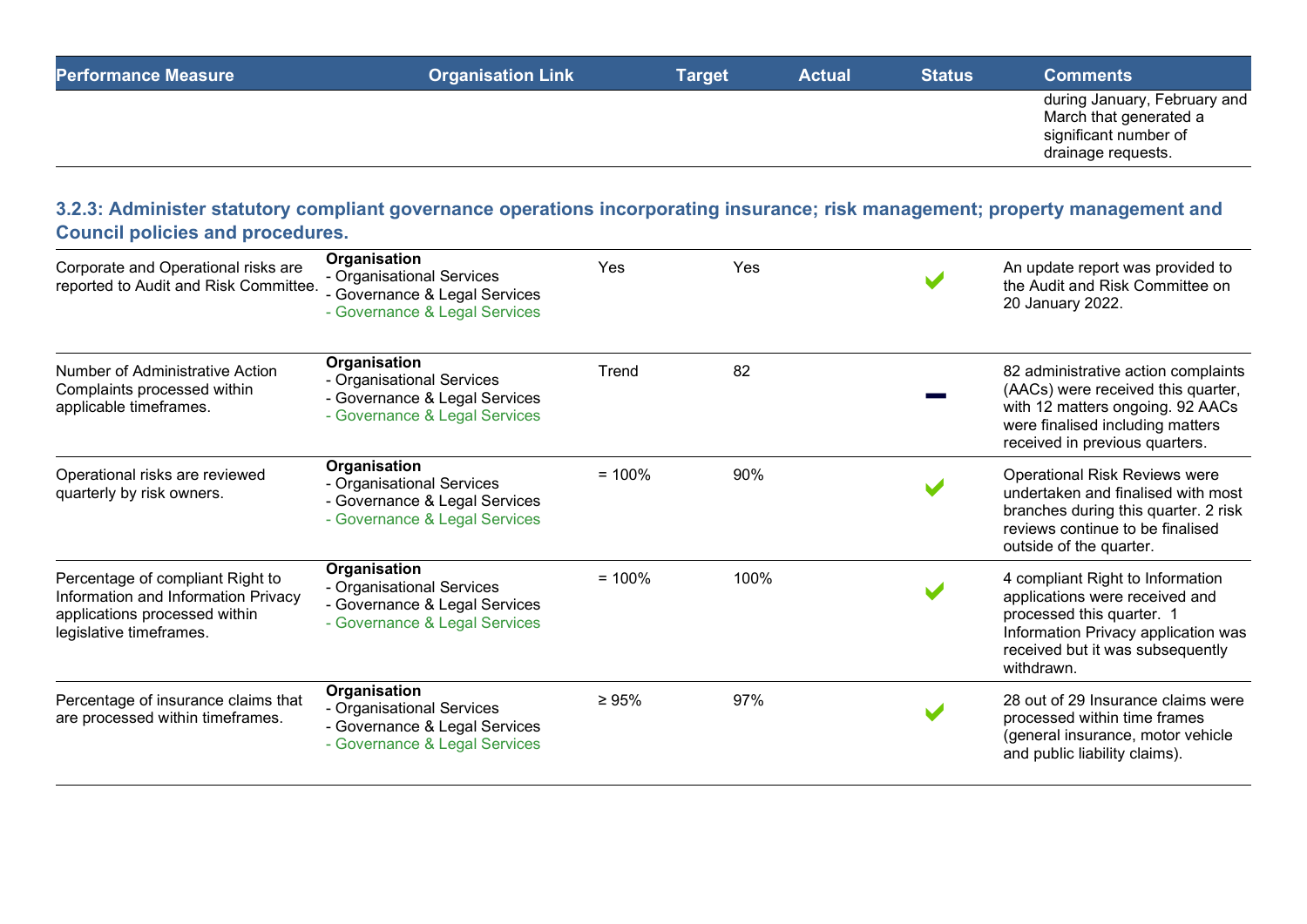#### 3.2.4: Exercise whole-of- Council adherence to, and compliance with, Council's policies and procedures, in keeping with our corporate values and community's expectations.

| <b>Performance Measure</b>                                                                                         | <b>Organisation Link</b>                                             | Target   | <b>Actual</b> | <b>Status</b> | <b>Comments</b>                                                                                                       |
|--------------------------------------------------------------------------------------------------------------------|----------------------------------------------------------------------|----------|---------------|---------------|-----------------------------------------------------------------------------------------------------------------------|
| Internal Audits are progressing for<br>completion in line with the Internal Audit Organisational Services<br>Plan. | Organisation                                                         | Trend    |               |               | KPMG has completed 1 audit<br>within this quarter.                                                                    |
| Number of Internal Quality, Safety and<br>Environmental Audits completed.                                          | Organisation<br>- Organisational Services<br>- Audit Services Branch | $\geq$ 2 |               |               | The scheduled quality audits for<br>this quarter are still in progress<br>and will be reported at the next<br>review. |

## 3.3: Open communication

## 3.3.1: Keep our community and workforce informed and up-to-date in matters of agency and community interest.

| <b>Performance Measure</b>                                                     | <b>Organisation Link</b>                                                             | Target    | Actual | <b>Status</b> | <b>Comments</b>                                                                      |
|--------------------------------------------------------------------------------|--------------------------------------------------------------------------------------|-----------|--------|---------------|--------------------------------------------------------------------------------------|
| Council stories published on<br>Bundaberg Now and across digital<br>platforms. | Organisation<br>- Communications & Marketing<br>- Communications<br>- Communications | $\geq 85$ | 150    |               | There were 150 Council stories<br>and videos published between<br>January and March. |

## 3.3.3: Develop consistent messaging and professional communications that establish a positive profile and identity for Council and our region.

| <b>Performance Measure</b>                                             | <b>Organisation Link</b>                                                             | Target      | <b>Actual</b> | <b>Status</b> | <b>Comments</b>                                                                                                                  |
|------------------------------------------------------------------------|--------------------------------------------------------------------------------------|-------------|---------------|---------------|----------------------------------------------------------------------------------------------------------------------------------|
| Council e-newsletter open rate,<br>measured against industry standard. | Organisation<br>- Communications & Marketing<br>- Communications<br>- Communications | $\geq 22\%$ | 33%           |               | The Bundaberg Now Daily<br>Digest e-newsletter average<br>open rate has seen positive<br>improvement this quarter at<br>$32.7\%$ |